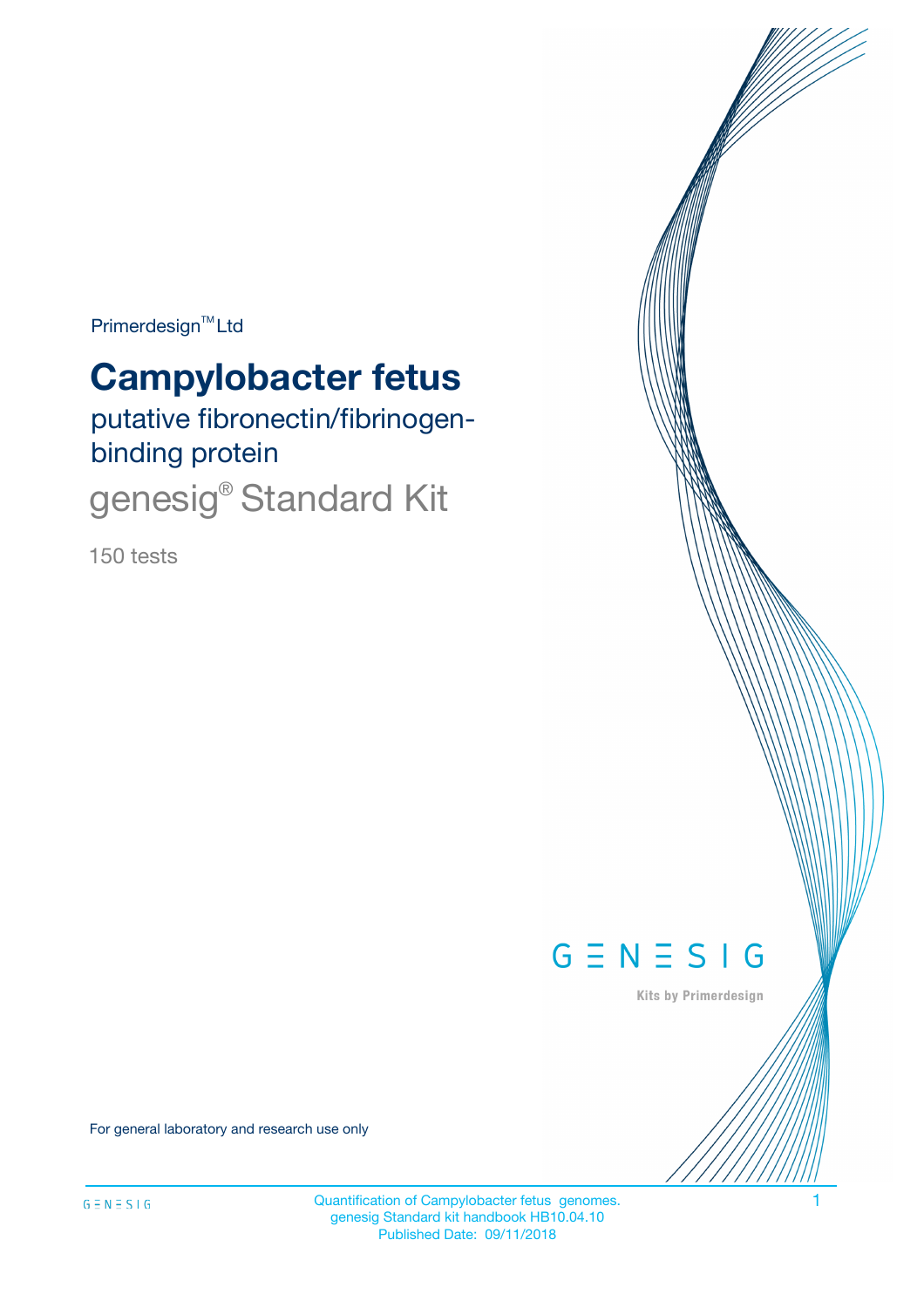### Introduction to Campylobacter fetus

Campylobacter foetus is a rod shaped, motile, Gram-negative bacteria with a characteristic spiral curve morphology. Its genome has a circular DNA structure and codes for some 1820 genes. The bacterial pathogen is pathologically important in cattle and sheep where it can cause abortion. There are two distinct subspecies of this bacterium that cause infection by different means, the subspecies are Venerealis and Fetus.

Campylobacter fetus interacts and disrupts reproduction cycles. It does this by either causing infertility in the female cattle by infection transmitted from the mucus layer of the male prepuce as in the case of the subspecies Venerealis. The subspecies Fetus infects the host when ingested – this subspecies can also infect humans by this method resulting in symptoms from severe intestinal inflammation to septicemia in immunocompromised individuals.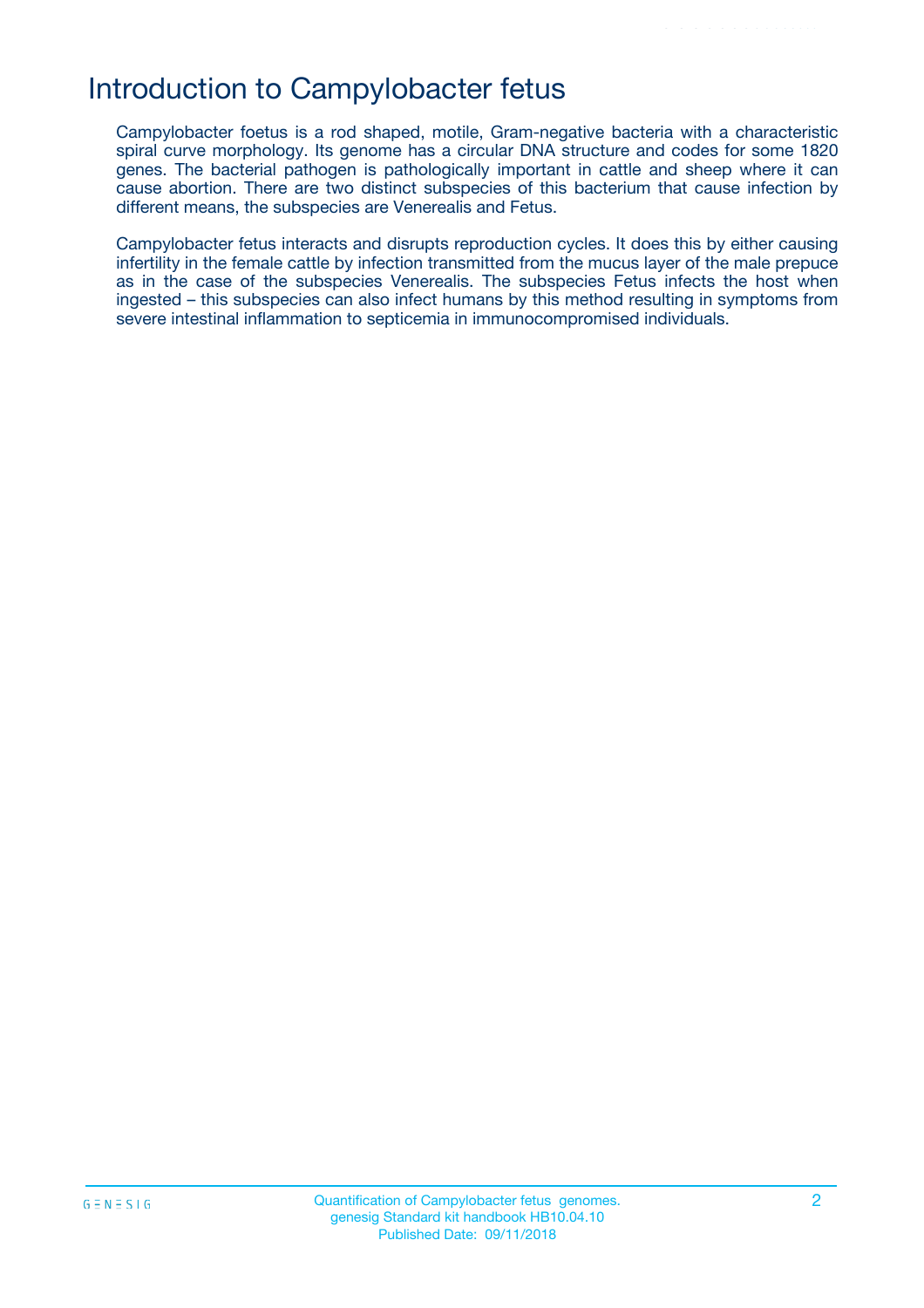

The Primerdesign genesig Kit for Campylobacter fetus (C.fetus) genomes is designed for the in vitro quantification of C.fetus genomes. The kit is designed to have a broad detection profile. Specifically, the primers represent 100% homology with over 95% of the NCBI database reference sequences available at the time of design.

The dynamics of genetic variation means that new sequence information may become available after the initial design. Primerdesign periodically reviews the detection profiles of our kits and when required releases new versions.

The primers have 100% homology with with over 95% of reference sequences contained in the NCBI database.

If you require further information, or have a specific question about the detection profile of this kit then please send an e.mail to enquiry@primerdesign.co.uk and our bioinformatics team will answer your question.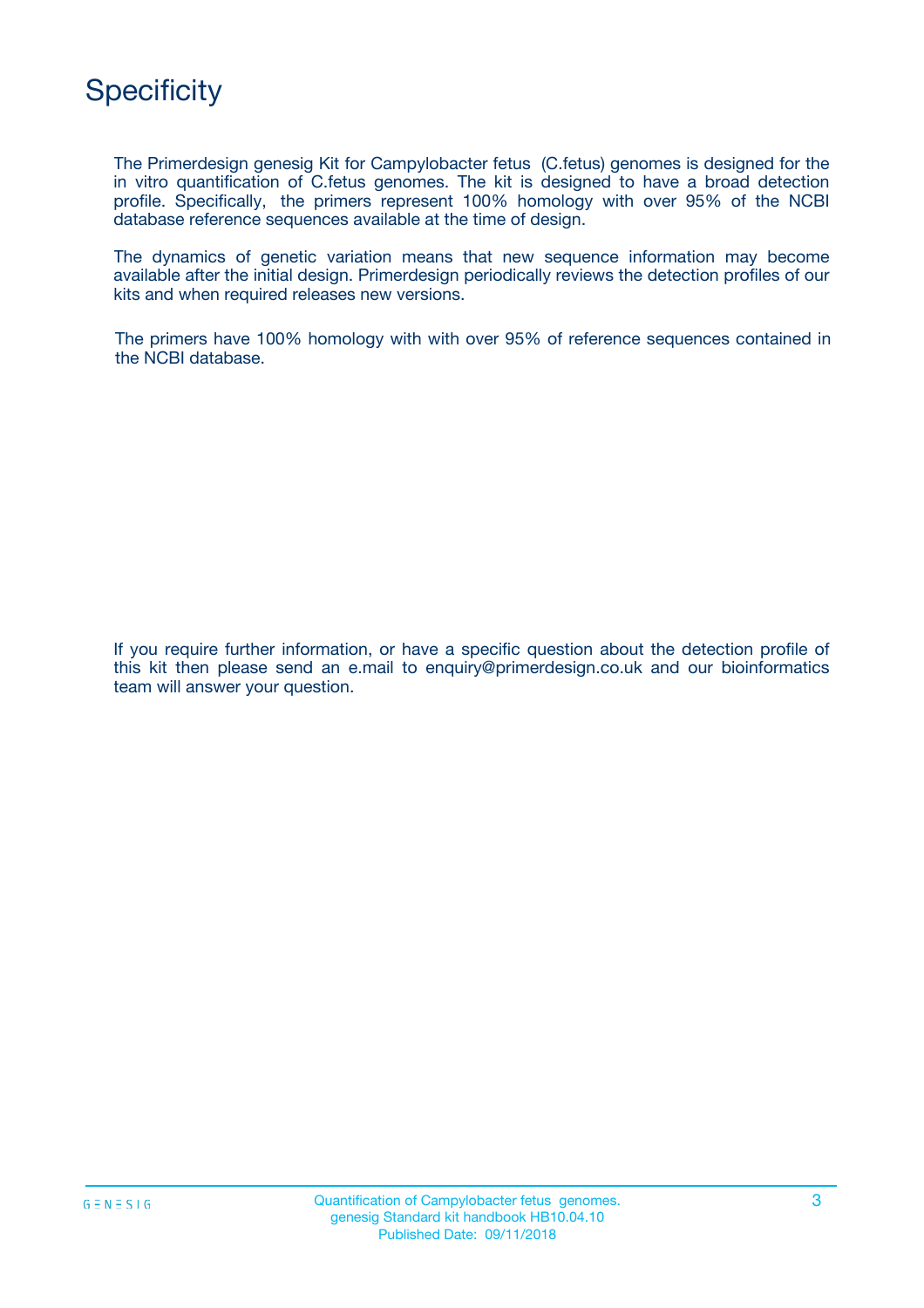# Kit contents

- **C.fetus specific primer/probe mix (150 reactions BROWN)** FAM labelled
- **C.fetus positive control template (for Standard curve RED)**
- **RNase/DNase free water (WHITE)** for resuspension of primer/probe mixes
- **Template preparation buffer (YELLOW)** for resuspension of positive control template and standard curve preparation

## Reagents and equipment to be supplied by the user

#### **Real-time PCR Instrument**

#### **Extraction kit**

This kit is recommended for use with genesig Easy DNA/RNA extraction kit. However, it is designed to work well with all processes that yield high quality RNA and DNA with minimal PCR inhibitors.

#### **oasig**TM **lyophilised or Precision**®**PLUS 2X qPCR Master Mix**

This kit is intended for use with oasig or PrecisionPLUS2X qPCR Master Mix.

**Pipettors and Tips**

**Vortex and centrifuge**

**Thin walled 1.5 ml PCR reaction tubes**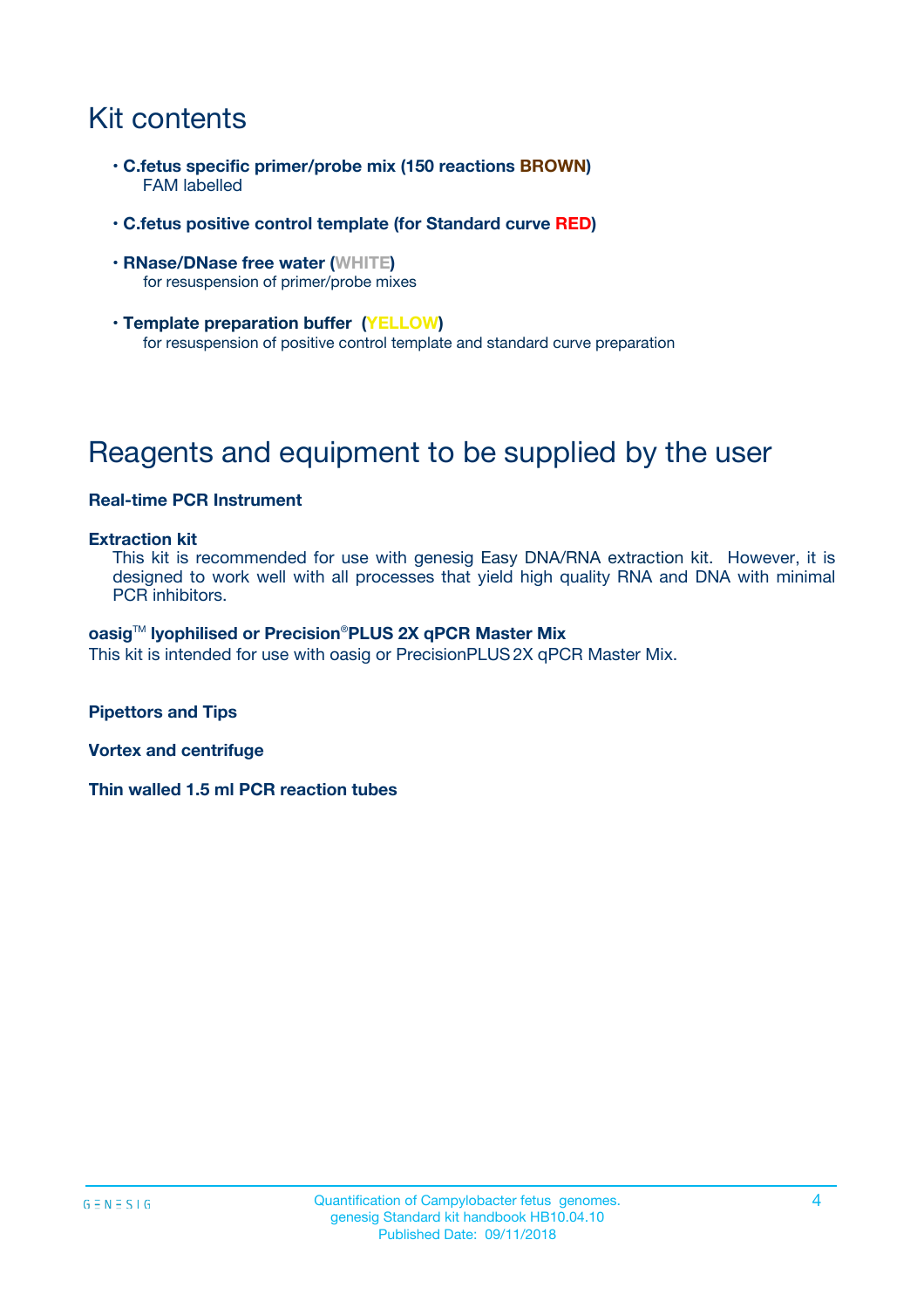### Kit storage and stability

This kit is stable at room temperature but should be stored at -20ºC on arrival. Once the lyophilised components have been resuspended they should not be exposed to temperatures above -20°C for longer than 30 minutes at a time and unnecessary repeated freeze/thawing should be avoided. The kit is stable for six months from the date of resuspension under these circumstances.

If a standard curve dilution series is prepared this can be stored frozen for an extended period. If you see any degradation in this serial dilution a fresh standard curve can be prepared from the positive control.

Primerdesign does not recommend using the kit after the expiry date stated on the pack.

### Suitable sample material

All kinds of sample material suited for PCR amplification can be used. Please ensure the samples are suitable in terms of purity, concentration, and DNA integrity. Always run at least one negative control with the samples. To prepare a negative-control, replace the template DNA sample with RNase/DNase free water.

### Dynamic range of test

Under optimal PCR conditions genesig C.fetus detection kits have very high priming efficiencies of >95% and can detect less than 100 copies of target template.

### Notices and disclaimers

This product is developed, designed and sold for research purposes only. It is not intended for human diagnostic or drug purposes or to be administered to humans unless clearly expressed for that purpose by the Food and Drug Administration in the USA or the appropriate regulatory authorities in the country of use. During the warranty period Primerdesign genesig detection kits allow precise and reproducible data recovery combined with excellent sensitivity. For data obtained by violation to the general GLP guidelines and the manufacturer's recommendations the right to claim under guarantee is expired. PCR is a proprietary technology covered by several US and foreign patents. These patents are owned by Roche Molecular Systems Inc. and have been sub-licensed by PE Corporation in certain fields. Depending on your specific application you may need a license from Roche or PE to practice PCR. Additional information on purchasing licenses to practice the PCR process may be obtained by contacting the Director of Licensing at Roche Molecular Systems, 1145 Atlantic Avenue, Alameda, CA 94501 or Applied Biosystems business group of the Applera Corporation, 850 Lincoln Centre Drive, Foster City, CA 94404. In addition, the 5' nuclease assay and other homogeneous amplification methods used in connection with the PCR process may be covered by U.S. Patents 5,210,015 and 5,487,972, owned by Roche Molecular Systems, Inc, and by U.S. Patent 5,538,848, owned by The Perkin-Elmer Corporation.

### Trademarks

Primerdesign™ is a trademark of Primerdesign Ltd.

genesig $^\circledR$  is a registered trademark of Primerdesign Ltd.

The PCR process is covered by US Patents 4,683,195, and 4,683,202 and foreign equivalents owned by Hoffmann-La Roche AG. BI, ABI PRISM® GeneAmp® and MicroAmp® are registered trademarks of the Applera Genomics (Applied Biosystems Corporation). BIOMEK® is a registered trademark of Beckman Instruments, Inc.; iCycler™ is a registered trademark of Bio-Rad Laboratories, Rotor-Gene is a trademark of Corbett Research. LightCycler™ is a registered trademark of the Idaho Technology Inc. GeneAmp®, TaqMan® and AmpliTaqGold® are registered trademarks of Roche Molecular Systems, Inc., The purchase of the Primerdesign reagents cannot be construed as an authorization or implicit license to practice PCR under any patents held by Hoffmann-LaRoche Inc.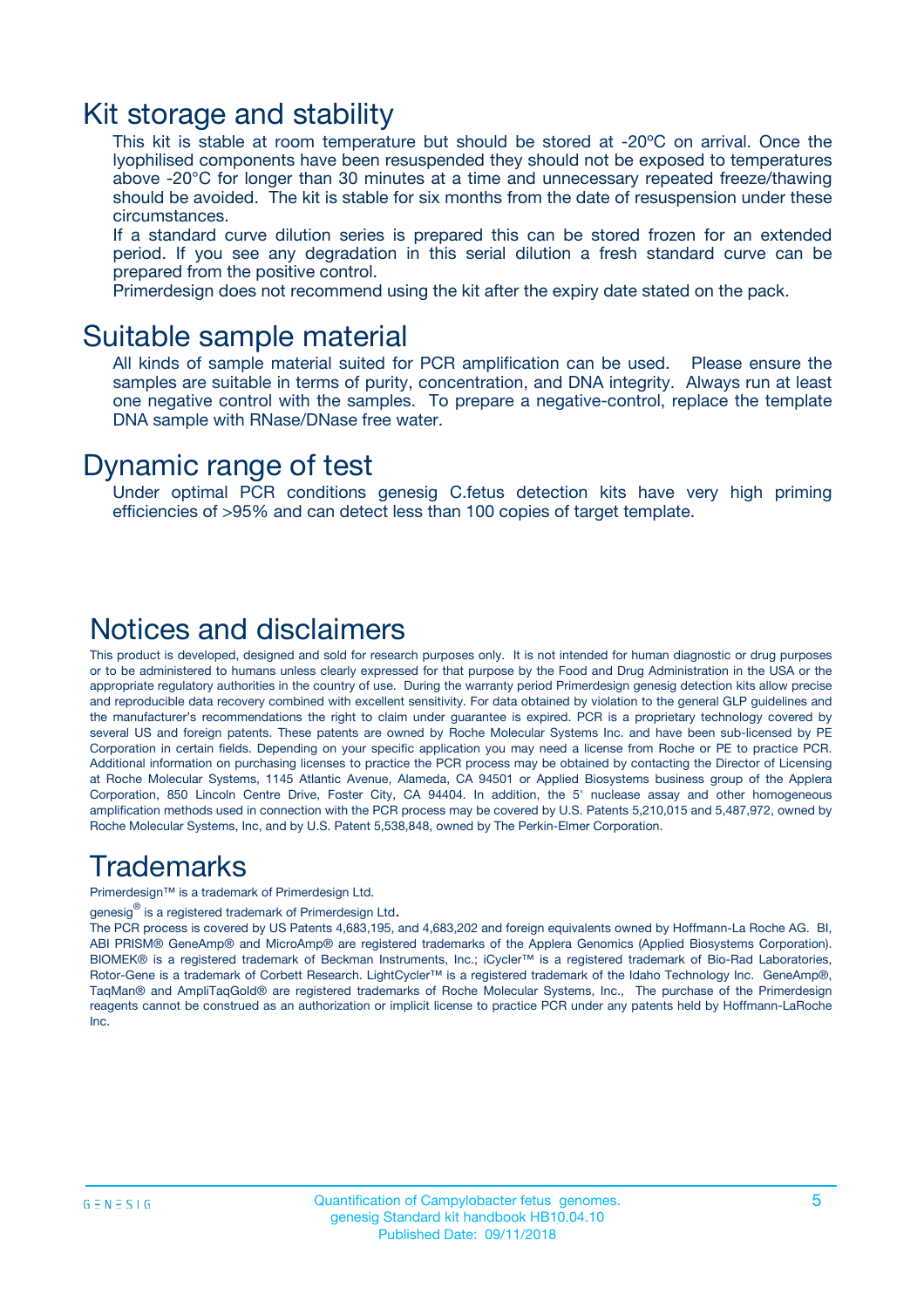### Principles of the test

#### **Real-time PCR**

A C.fetus specific primer and probe mix is provided and this can be detected through the FAM channel.

The primer and probe mix provided exploits the so-called TaqMan® principle. During PCR amplification, forward and reverse primers hybridize to the C.fetus DNA. A fluorogenic probe is included in the same reaction mixture which consists of a DNA probe labeled with a 5`-dye and a 3`-quencher. During PCR amplification, the probe is cleaved and the reporter dye and quencher are separated. The resulting increase in fluorescence can be detected on a range of qPCR platforms.

#### **Positive control**

For copy number determination and as a positive control for the PCR set up, the kit contains a positive control template. This can be used to generate a standard curve of C.fetus copy number / Cq value. Alternatively the positive control can be used at a single dilution where full quantitative analysis of the samples is not required. Each time the kit is used, at least one positive control reaction must be included in the run. A positive result indicates that the primers and probes for detecting the target C.fetus gene worked properly in that particular experimental scenario. If a negative result is obtained the test results are invalid and must be repeated. Care should be taken to ensure that the positive control does not contaminate any other kit component which would lead to false-positive results. This can be achieved by handling this component in a Post PCR environment. Care should also be taken to avoid cross-contamination of other samples when adding the positive control to the run. This can be avoided by sealing all other samples and negative controls before pipetting the positive control into the positive control well.

#### **Negative control**

To validate any positive findings a negative control reaction should be included every time the kit is used. For this reaction the RNase/DNase free water should be used instead of template. A negative result indicates that the reagents have not become contaminated while setting up the run.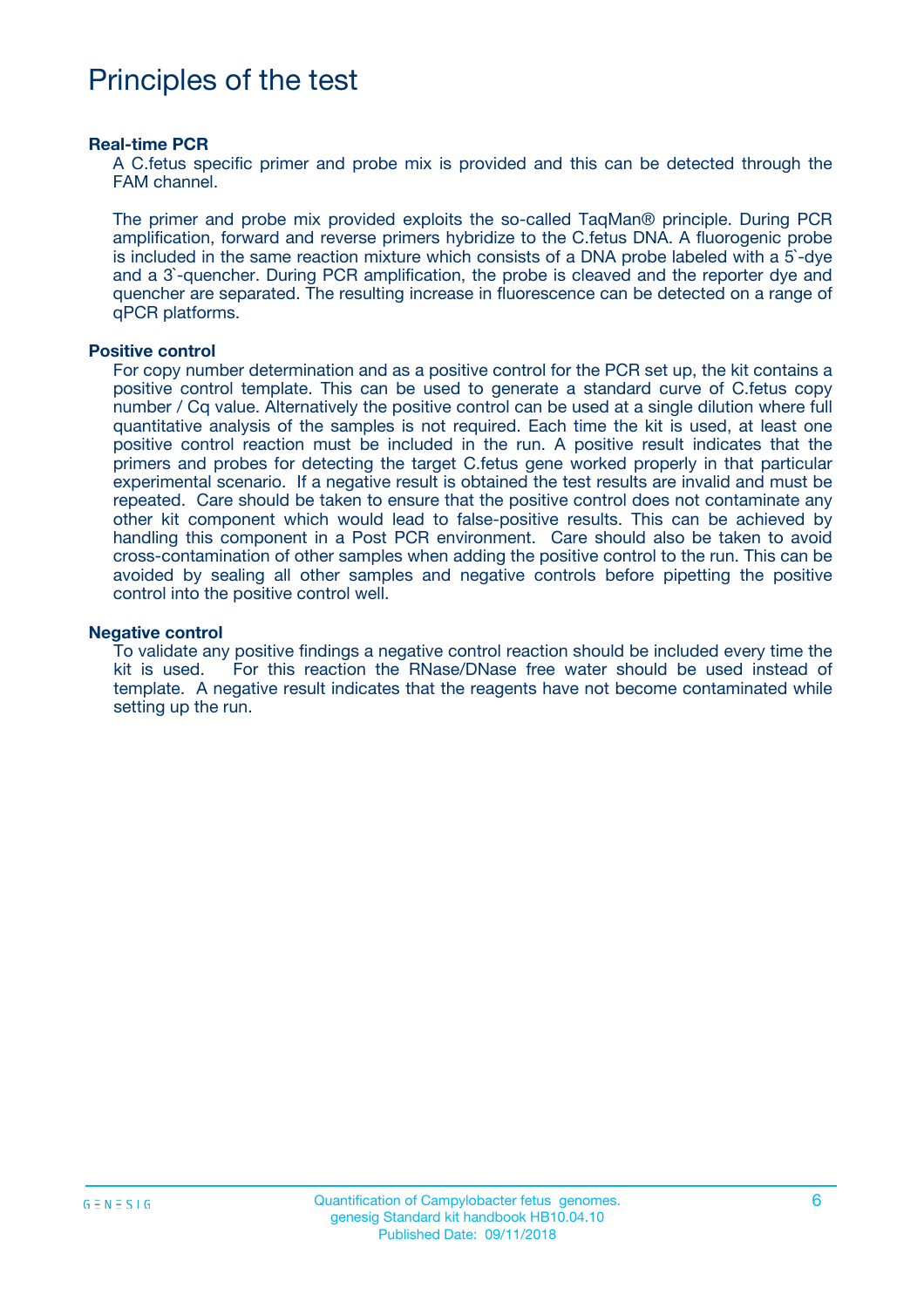### Resuspension protocol

To minimize the risk of contamination with foreign DNA, we recommend that all pipetting be performed in a PCR clean environment. Ideally this would be a designated PCR lab or PCR cabinet. Filter tips are recommended for all pipetting steps.

#### **1. Pulse-spin each tube in a centrifuge before opening.**

This will ensure lyophilised primer and probe mix is in the base of the tube and is not spilt upon opening the tube.

**2. Resuspend the kit components in the RNase/DNase free water supplied, according to the table below.**

To ensure complete resuspension, vortex each tube thoroughly.

| Component - resuspend in water   | Volume |
|----------------------------------|--------|
| <b>Pre-PCR pack</b>              |        |
| C.fetus primer/probe mix (BROWN) | 165 ul |

#### **3. Resuspend the positive control template in the template preparation buffer supplied, according to the table below:**

To ensure complete resuspension, vortex the tube thoroughly.

| Component - resuspend in template preparation buffer | lVolume' |
|------------------------------------------------------|----------|
| <b>Post-PCR heat-sealed foil</b>                     |          |
| C. fetus Positive Control Template (RED) *           | 500 µl   |

\* This component contains high copy number template and is a VERY significant contamination risk. It must be opened and handled in a separate laboratory environment, away from the other components.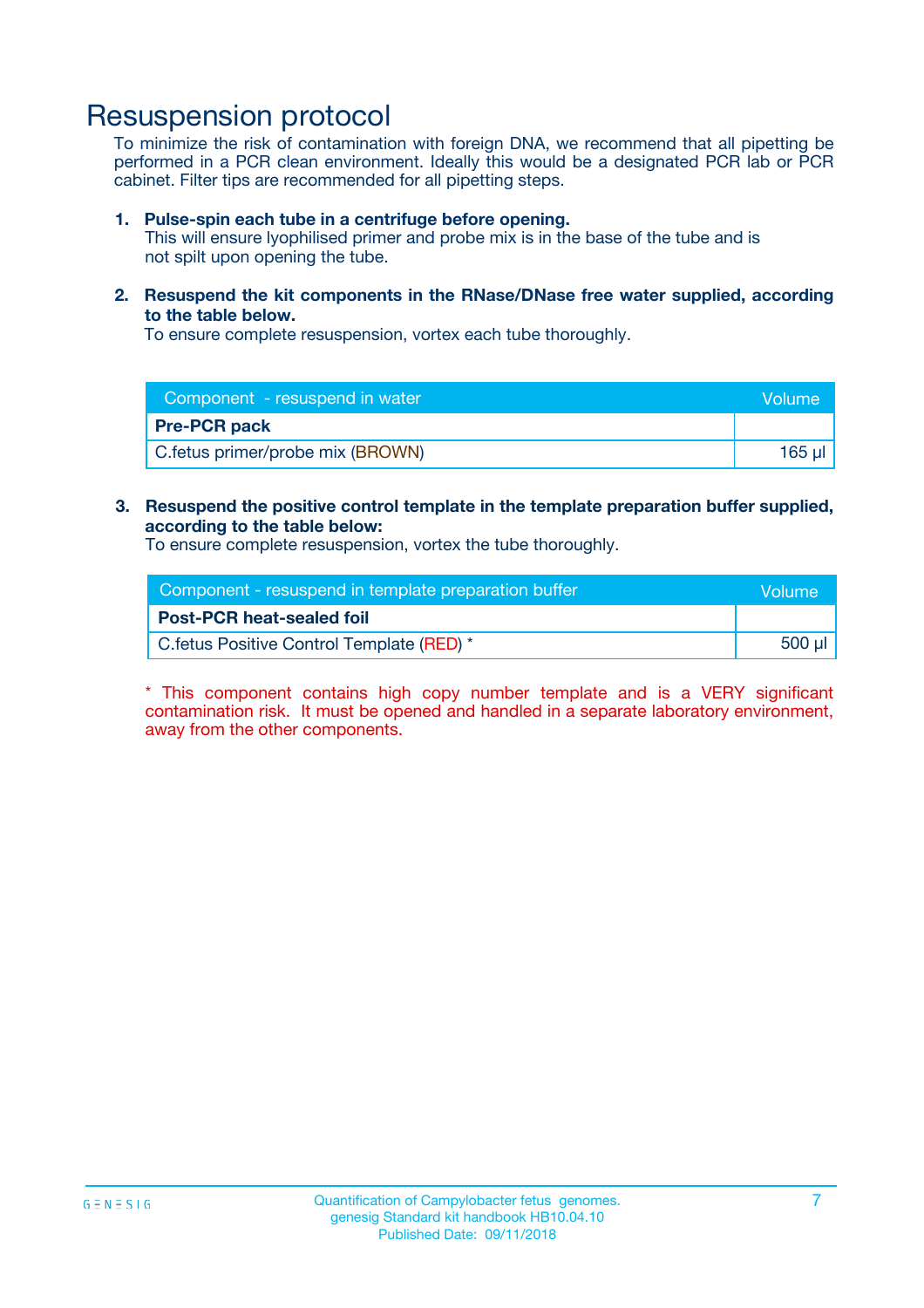# qPCR detection protocol

**1. For each DNA sample prepare a reaction mix according to the table below:** Include sufficient reactions for positive and negative controls.

| Component                                 | Volume           |
|-------------------------------------------|------------------|
| oasig or PrecisionPLUS 2X qPCR Master Mix | 10 $\mu$         |
| C.fetus primer/probe mix (BROWN)          | 1 $\mu$          |
| <b>RNase/DNase free water (WHITE)</b>     | $4 \mu$          |
| <b>Final Volume</b>                       | 15 <sub>ul</sub> |

- **2. Pipette 15µl of this mix into each well according to your qPCR experimental plate set up.**
- **3. Prepare DNA templates for each of your samples.**
- **4. Pipette 5µl of DNA template into each well, according to your experimental plate set up.**

For negative control wells use 5µl of RNase/DNase free water. The final volume in each well is 20µl.

**5. If a standard curve is included for quantitative analysis, prepare a reaction mix according to the table below:**

| Component                                 | Volume          |
|-------------------------------------------|-----------------|
| oasig or PrecisionPLUS 2X qPCR Master Mix | 10 µl           |
| C.fetus primer/probe mix (BROWN)          | 1 µI            |
| <b>RNase/DNase free water (WHITE)</b>     | $4 \mu$         |
| <b>Final Volume</b>                       | 15 <sub>µ</sub> |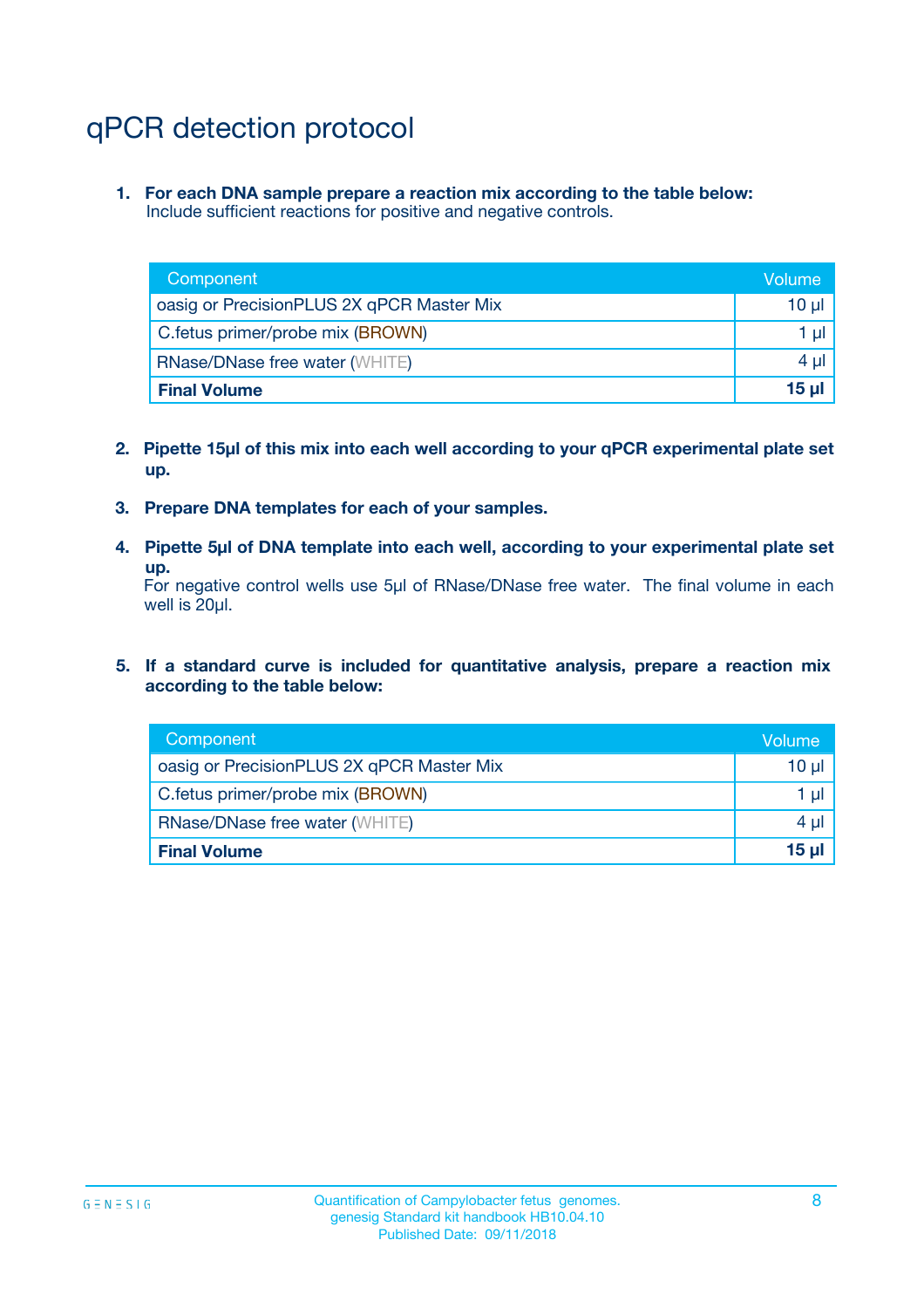#### **6. Preparation of a standard curve dilution series.**

- 1) Pipette 90µl of template preparation buffer into 5 tubes and label 2-6
- 2) Pipette 10µl of Positive Control Template (RED) into tube 2
- 3) Vortex thoroughly
- 4) Change pipette tip and pipette 10µl from tube 2 into tube 3
- 5) Vortex thoroughly

Repeat steps 4 and 5 to complete the dilution series

| <b>Standard Curve</b>         | <b>Copy Number</b>     |
|-------------------------------|------------------------|
| Tube 1 Positive control (RED) | $2 \times 10^5$ per µl |
| Tube 2                        | $2 \times 10^4$ per µl |
| Tube 3                        | $2 \times 10^3$ per µl |
| Tube 4                        | $2 \times 10^2$ per µl |
| Tube 5                        | 20 per µl              |
| Tube 6                        | $2$ per $\mu$          |

7. Pipette 5µl of standard template into each well for the standard curve according to your experimental plate set up.

The final volume in each well is 20µl.

# qPCR amplification protocol

Amplification conditions using oasig or PrecisionPLUS2X qPCR Master Mix.

|             | <b>Step</b>       | <b>Time</b>     | Temp           |
|-------------|-------------------|-----------------|----------------|
|             | Enzyme activation | 2 min           | $95^{\circ}$ C |
| Cycling x50 | Denaturation      | 10 <sub>s</sub> | 95 $°C$        |
|             | DATA COLLECTION * | 60 s            | 60 °C          |

\* Fluorogenic data should be collected during this step through the FAM channel